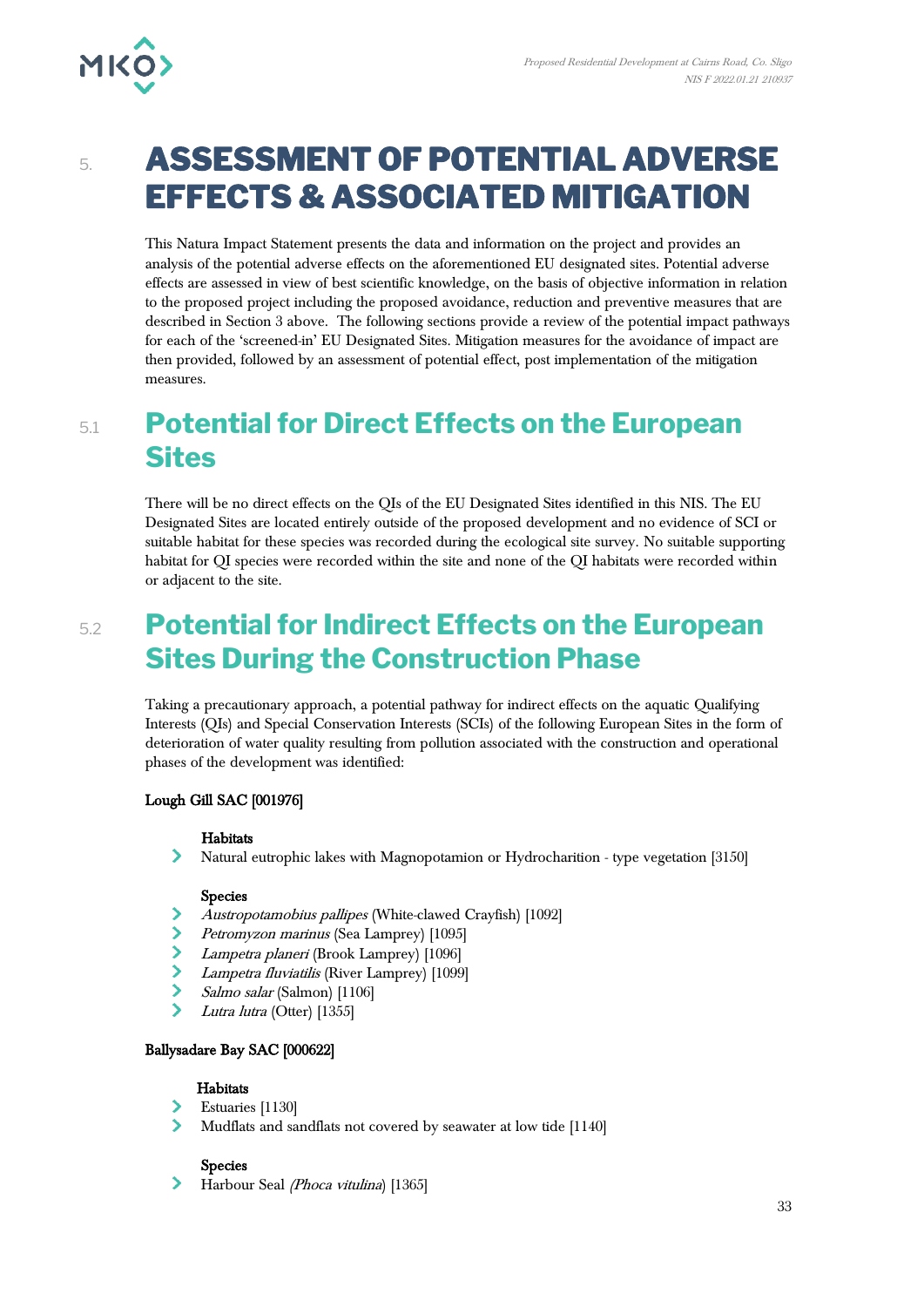

### Cummeen Strand/Drumcliff Bay (Sligo Bay) SAC [000627]

### **Habitats**

- Mudflats and sandflats not covered by seawater at low tide [1140]
- Estuaries
- Petrifying springs with tufa formation (Cratoneurion) Species<br>
> *Petrom*
- Petromyzon marinus (Sea Lamprey) [1095]
- Lampetra fluviatilis (River Lamprey) [1099]
- $\sum$ Phoca vitulina (Harbour Seal) [1365]

### Cummeen Strand SPA [004035]

> [A999] Wetland and Waterbirds]

### Ballysadare Bay SPA [004129]

[A999] Wetland and Waterbirds]  $\blacktriangleright$ 

### 5.2.1 **Deterioration of Water Quality**

Taking a precautionary approach, a potential pathway for indirect effects on the aquatic Qualifying Interests (QIs) and SCIs was identified, in the form of deterioration of water quality. Potential pathways for pollution effects have been identified via groundwater pathways as described above.

The works have potential, in the absence of mitigation, to impact on water quality and downstream aquatic ecological receptors through pollution generated during the construction and operational phases of the proposed development.

### 5.2.1.1 **Construction Phase Control Measures and Assessment**

The works have potential, in the absence of mitigation, to impact on water quality and downstream aquatic ecological receptors through pollutants including hydrocarbons, fuel, cement and sedimentation entering groundwaters during the construction phase. A suite of best practice environmental control and measures have been incorporated into the design of the proposed development to be implemented during the construction phase and are fully described below. Measures for the protection of the environment and water quality have been incorporated into the initial site setup phase, including the installation and management of site compounds, fuel storage areas and material storage areas. Such measures will ensure that there is no potential for water quality deterioration or effects on ecological receptors.

The following best practice mitigation and environmental control measures have been incorporated into the proposed development:

#### Site Set-up

- $\sum$ 2.5m high hoarding will be erected around the boundaries of the development site. All works will be located within the confines of this fencing
- A site compound will be established within the site boundary. The exact location of the site compound will be established by the contractor.
- $\blacktriangleright$ Access routes will be clearly marked / identified. Access during construction to any working areas will be restricted to land within the outlined works area.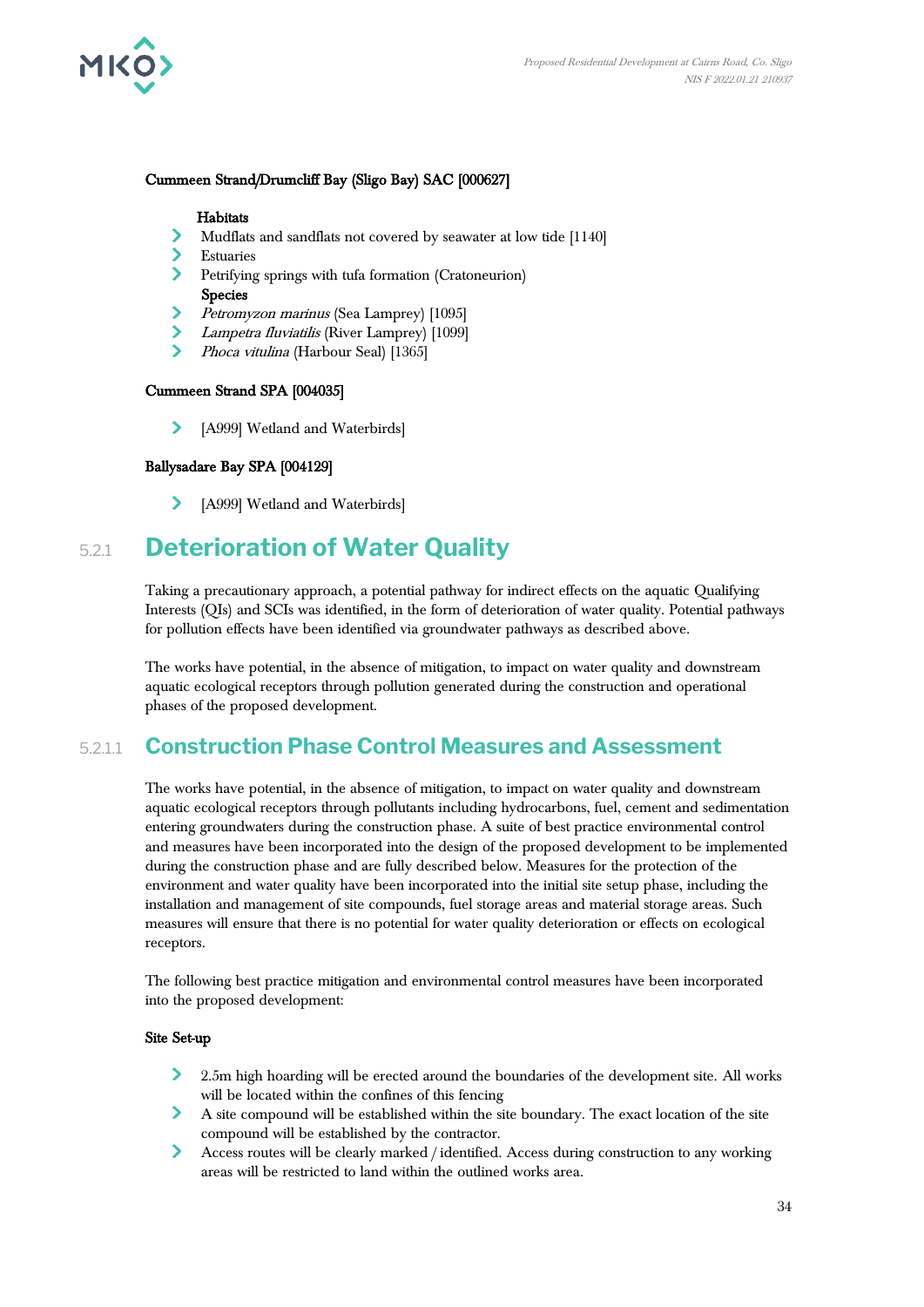

### Pollution Prevention

- All fuel and chemicals will be stored in designated areas, with deliveries of hazardous materials supervised.
- $\blacktriangleright$ Oils/Fuels/Hazardous Wastes will be stored in bunded areas or in bunded containers.
- $\sum$ In the case of spills or discharges, remedial action will be taken as soon as possible in accordance with company procedures.
- ≻ Use of silt fences and silt bags to contain surface water run-off from the site.
- Control of spoil and other materials to prevent spillage.
- All site plant will be inspected at the beginning of each day prior to use. Defective plant shall not be used until the defect is satisfactorily fixed. All major repair and maintenance operations will take place off site.
- $\blacktriangleright$ Vehicles will never be left unattended during refuelling. Only dedicated trained and competent personnel will carry out refuelling operations and plant refuelling procedures shall be detailed in the contractor's method statements.
- Fuels, lubricants and hydraulic fluids for equipment used on the site will be carefully handled to avoid spillage, properly secured against unauthorised access or vandalism, and provided with spill containment.
- ≻ All fuels, lubricants and hydraulic fluids will be stored at the site compound. The storage area will contain a small bund lined with an impermeable membrane in order to prevent any contamination of the surrounding soils and vegetation.
- $\blacktriangleright$ Potential impacts caused by spillages etc. during the construction phase will be reduced by keeping spill kits and other appropriate equipment on-site.
- All drainage arrangements will be determined in consultation with the Local Authority
- $\blacktriangleright$ Surface water as arising during excavation works will be discharged to the surface water system. Sediment control will be implemented where surface water is contaminated with silt.
- $\blacktriangleright$ Water contaminated with silt will not be allowed to enter a watercourse or drain as it can cause pollution.
- $\blacktriangleright$ All parts of the drainage system will be protected from construction runoff to prevent silt clogging the system and causing pollution downstream. Measures to prevent this include soil stabilisation, early construction of sediment management basins, channelling run-off away from watercourses and surface water drains and erosion prevention measure.
- $\sum_{i=1}^{n}$ During construction, any surfaces which are intended to enable infiltration must be protected from compaction. This includes protecting from heavy traffic or storage materials.
- SuDS will be constructed in line with manufacturer's guidelines / best practice methods.
- $\blacktriangleright$ Following construction, subsoil that has been compacted during construction will be broken up prior to the re-application of topsoil to reinstate the natural infiltration performance of the ground.

### Measures to avoid the release of cement-based material during construction

- Pouring of cement-based materials for works will only be carried out in dry conditions.  $\blacktriangleright$
- $\blacktriangleright$ Pumped concrete will be monitored to ensure there is no accidental discharge.
- $\blacktriangleright$ Mixer washings and excess concrete will not be discharged directly into the drainage network.
- $\blacktriangleright$ Washout from concrete trucks will be contained or prohibited on site.

### Measures to avoid effects associated with the disposal of wastewater

- $\blacktriangleright$ A self-contained port-a-loo with an integrated waste holding tank will be used at the site compounds, maintained by the providing contractor, and removed from site on completion of the construction works;
- $\blacktriangleright$ No wastewater will be discharged on-site during either the construction or operational phase.

### Waste Management

A site waste management plan will be produced for this project. This will include a waste forecast identifying options for reuse, recycling and avoidance of landfill and to record actual waste.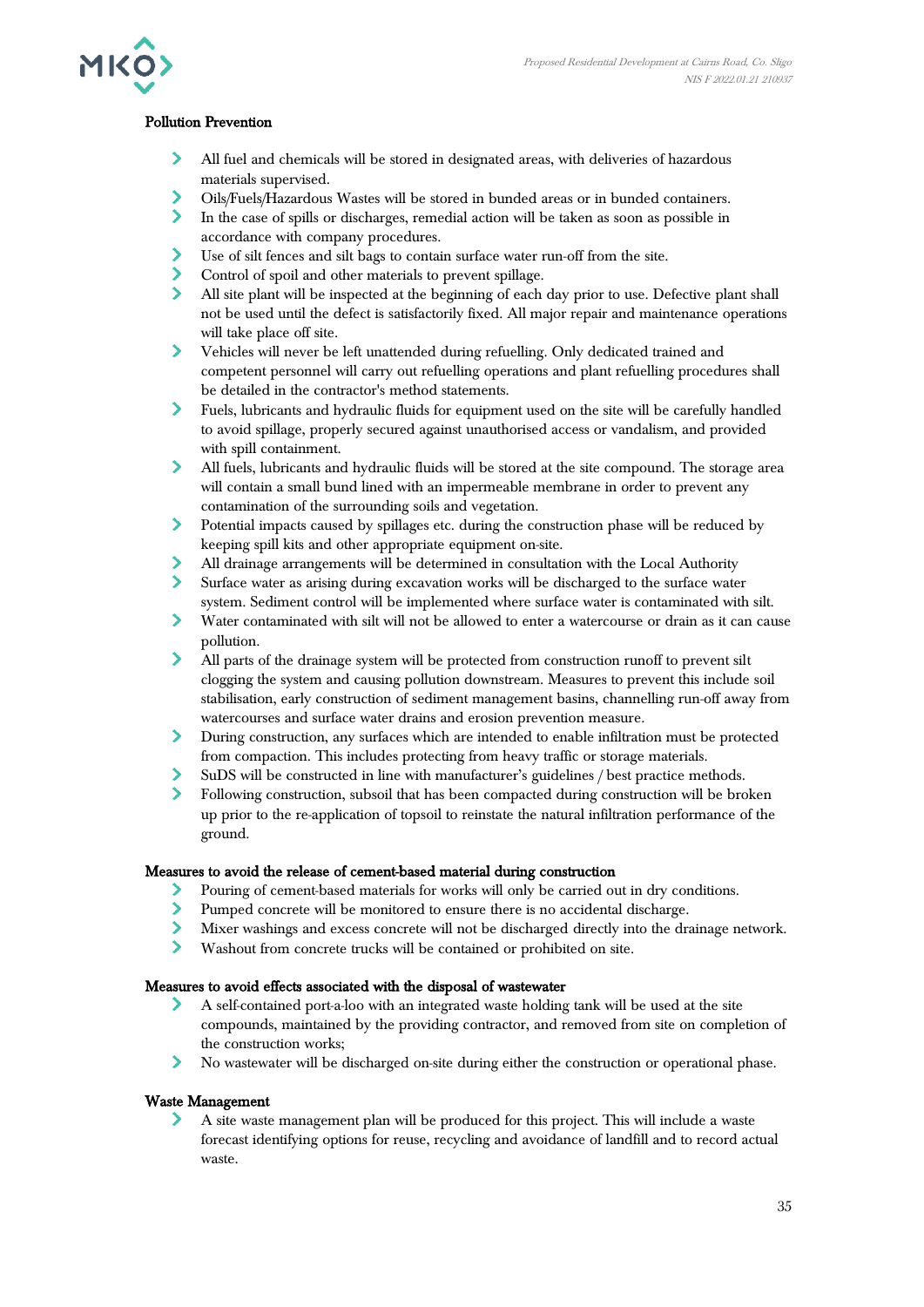

- All works carried out as part of these works will comply with all Statutory Legislation including the Waste Management Act & Local Government (Water Pollution) Acts, and the contractor will co-operate in full with the Environmental Section of the Local Authority.
- All waste will be collected in skips and the site will be kept tidy and free of debris at all times.
- $\blacktriangleright$ Waste oils and hydraulic fluids will be collected in leak-proof containers and removed from the site for disposal or recycling.
- $\sum$ All construction waste materials will be stored within the confines of the site, prior to removal from the site to a licenced waste facility.

### Environmental Monitoring

The contractor will assign a member of the site staff as the environmental officer with the responsibility for ensuring the environmental measures prescribed in this document are adhered to. Any environmental incidents or non-compliance issues will immediately be reported to the project team.

### 5.2.1.2 **Operational Phase Control Measures and Assessment**

The operational phase of the proposed project will result in the production of foul sewage and storm/surface water runoff. If not adequately treated, there is potential for impacts on water quality of the downstream European Sites via wastewater and storm/surface water discharged from the Site.

### 5.2.1.2.1 *Preventative measures to avoid impacts on water quality*

Best practice environmental control measures have been incorporated in the design of the development and are described in the following subsections. Indirect effects during the operational stage of the development are not anticipated. As described in the Civil Design Report (Jennings O'Donovan & Partners, 2022) (attached as in Appendix A of the AA Screening Report, itself included as Appendix 1 of this NIS.) 'It is proposed to direct the foul sewer from the development to the existing foul sewer network in the adjoining Ardcairn estate at the north-western boundary of the proposed site. This existing network serves the Ardcairn estate located to the north of the proposed site. The proposed foul sewer will discharge under gravity to the existing Ardcairn foul network. It is proposed to discharge the storm networks into to two separate soakaways, one located in the central amenity area and the other located within the northern public pocket park. One soakaway is to serve the northwest of the development and another soakaway to serve the South and East of the development'.

'The maximum pipe diameter for the drainage system is to be 450mm, with a maximum and minimum gradient such that all velocities fall within the limits of 0.75 and 2.5m/sec as set out in the "Code of Practice for Wastewater Infrastructure" by Irish Water'.

The foul drainage for the entire development will be collected throughout the site in the foul pipe network and will then discharge by gravity to the existing foul network in the adjoining Ardcairn estate at the north-western boundary of the proposed site. The typical specification of the proposed pipes are detailed in Appendix C of the Civil Design Report. Details of the development's foul drainage network are shown on drawing 6665-JOD-XX-DR-C-700-001, included in Appendix A of the Civil Design Report. In accordance with the recommendations from the Irish Water Code of Practice for Wastewater Infrastructure, a wastewater flow rate of 150 litres/person/day was assumed.

'An IW Pre-connection enquiry form was submitted to Irish Water in relation to the proposed development on the 20th of September 2021, for the required Water and Wastewater Connections. On the 11th of February 2022 the Feasibility response to the pre-connection enquiry was received, advising that the proposed connections to the Irish Water networks can be facilitated at this moment in time'.

According to the Civil Design Report 'The water main has been designed in accordance with the Code of Practice for Water Infrastructure. A 110mm OD PE connection is proposed to be made to the existing water main located in the Cairn Road as shown on drawing 6665-JOD-XX-ZZ-DR-C-700-002,